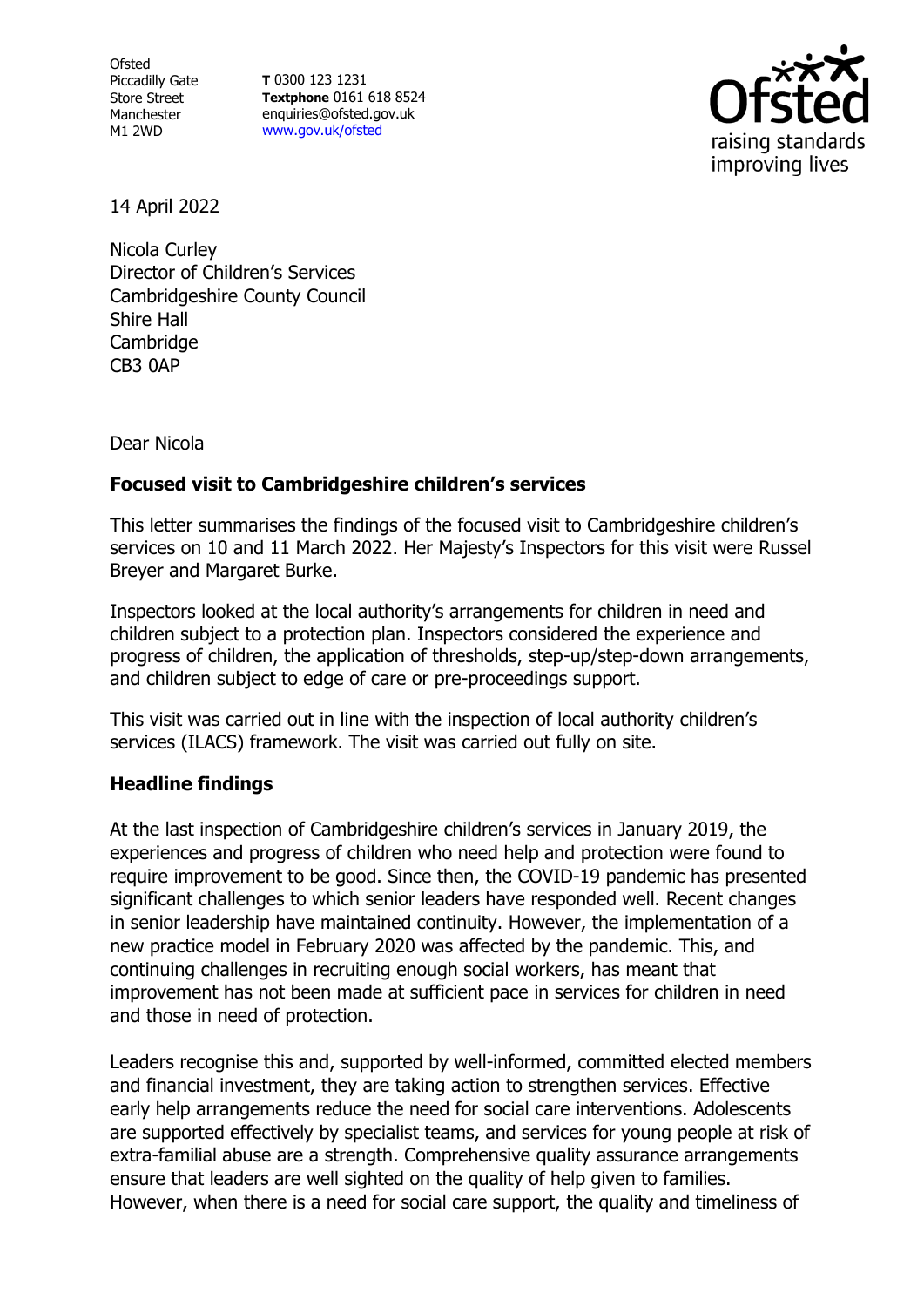

services remain less than good for too many children. While no children were found to be suffering harm, and some children make good progress, the challenge of high caseloads has persisted for a number of years and has not been successfully addressed, despite efforts to recruit more staff. The impact of high caseloads is that social workers and frontline managers focus on the most urgent work to secure children's safety, without sufficient capacity for the follow-up work needed to sustain change within families.

## **What needs to improve in this area of social work practice?**

- Social worker capacity to undertake effective direct work with children and their families.
- The timeliness of allocation of social worker in child in need cases, to meet children's and families' needs.
- The time available to ensure high-quality reflective supervision and decisionmaking for children.
- Managers' and social workers' understanding of the risks of sexual abuse.
- Social workers' capacity to attend relevant training, including induction into the practice model.

## **Findings**

The COVID-19 pandemic continues to have a significant impact on Cambridgeshire. Leaders have ensured the safety of children well in the circumstances. The continuing impact of the pandemic on work with children and families and on the workforce has slowed their progress in strengthening services.

Children who need help or protection are identified and most receive a timely assessment of risk and need. In most cases, thresholds for working with children are appropriately applied. However, children do not always receive timely support following identification of need. In a small number of child in need cases, there are long delays between assessment of need and a social worker being allocated to provide longer-term intervention. Circumstances for some children deteriorate in this time, which may be avoidable with more timely allocation.

Once allocated a social worker, most children in need and those with a child protection plan are supported well. Their social workers and children's practitioners can access specialist adult workers within the 'Family Safeguarding' model, and these are engaged quickly to help families when the need is identified. Children's practitioners hold cases that are appropriate to their role, and receive regular supervision. Social work managers make key decisions about cases. The children's practitioners also assist allocated social workers who hold more complex cases.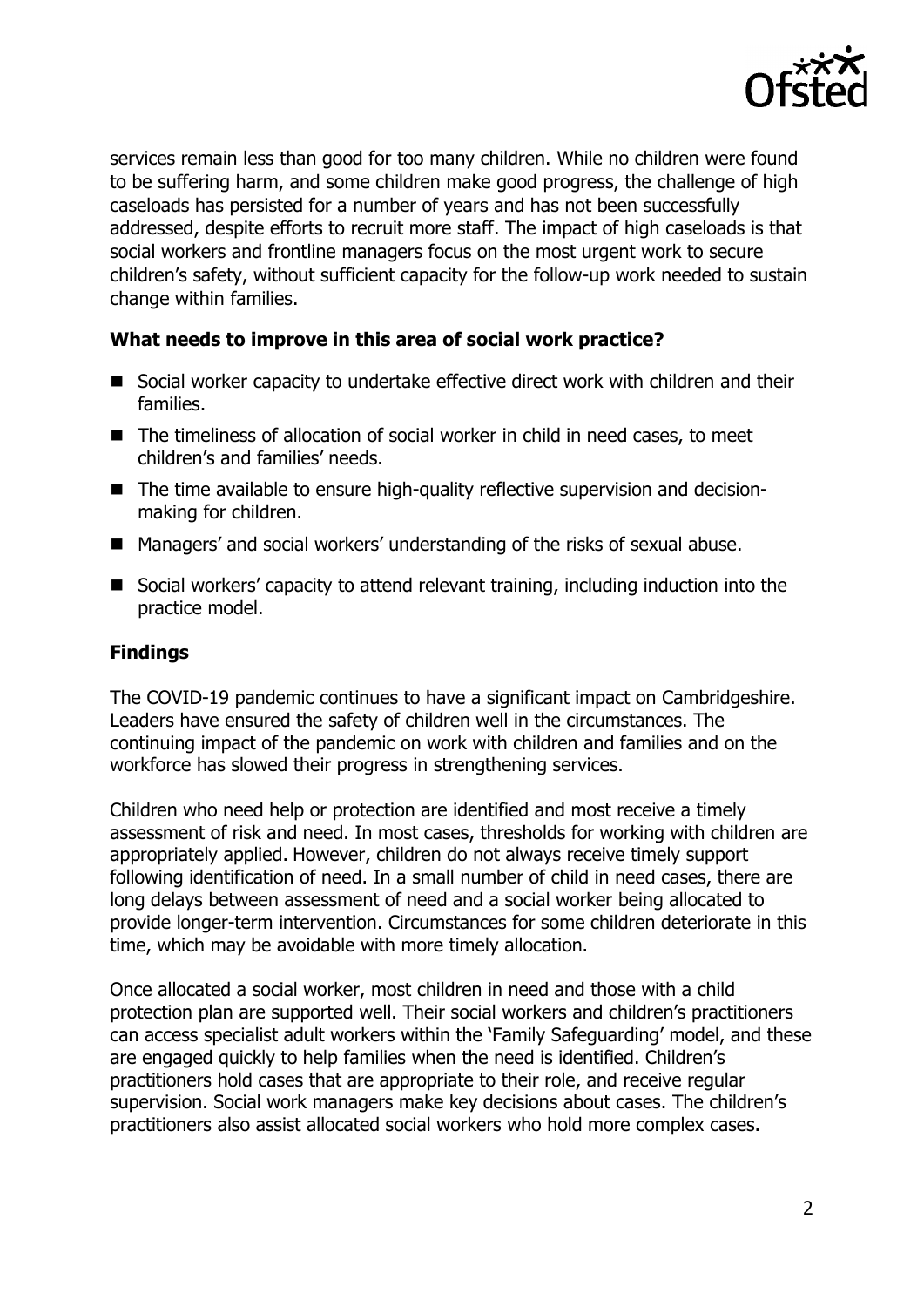

Many social workers struggle with excessive workloads, with high caseloads predominantly of child protection or complex child in need work. This is unacceptable, as it limits the time workers have available to get to know children and families, and to work with them to address the problems they face.

Plans to recruit more social workers have not been successful in reducing caseloads across the service. Managers are aware of the impact of high caseloads for social workers. They ensure that children are not left at risk by ensuring oversight through regular supervision of staff. They keep children's cases under review and respond if circumstances change.

Visits to families are mostly regular and within timescales. Some social workers get to know children and families well, and directly help them to address problems. However, too many visits lack a purpose or focus, with some visits serving mainly to monitor families. An example was seen where concerns focused on a mother's alcohol misuse affecting her unborn child. The family were visited, but the impact on the existing children in the household was only partially explored as their views were not sufficiently captured.

Where children's wishes and feelings are sought, these do not always influence the work done with them. In one case, a child was visited at school when he had expressly requested that this did not happen.

Plans for most children are clear and SMART. Plans are regularly reviewed in multiagency meetings to check that actions are completed. Supervision for social workers also reviews actions, but the focus is too often on completion of identified actions rather than updating a plan to respond to changing circumstances. This means that some plans do not respond flexibly or quickly enough to changing need, so children make less timely progress.

Experienced independent chairs provide consultation outside of review meetings and alert managers when progress is not being made. Meetings are well attended by families and professionals, who contribute to the plan for the child, so that broader needs are met.

Most children are stepped down from child protection to child in need plans appropriately, so they receive a service at the right level. For a few, however, progress is not sustained and children return to child protection plans where this could have been avoided with better decision-making.

Child in need cases are stepped down to a well-resourced Early Help service when appropriate. Families are contacted swiftly, introductions help the work to get off to a good start and families experience a seamless service.

Management decisions about children at risk of sexual abuse are not informed by a good enough understanding of risk by managers and social workers. Appropriate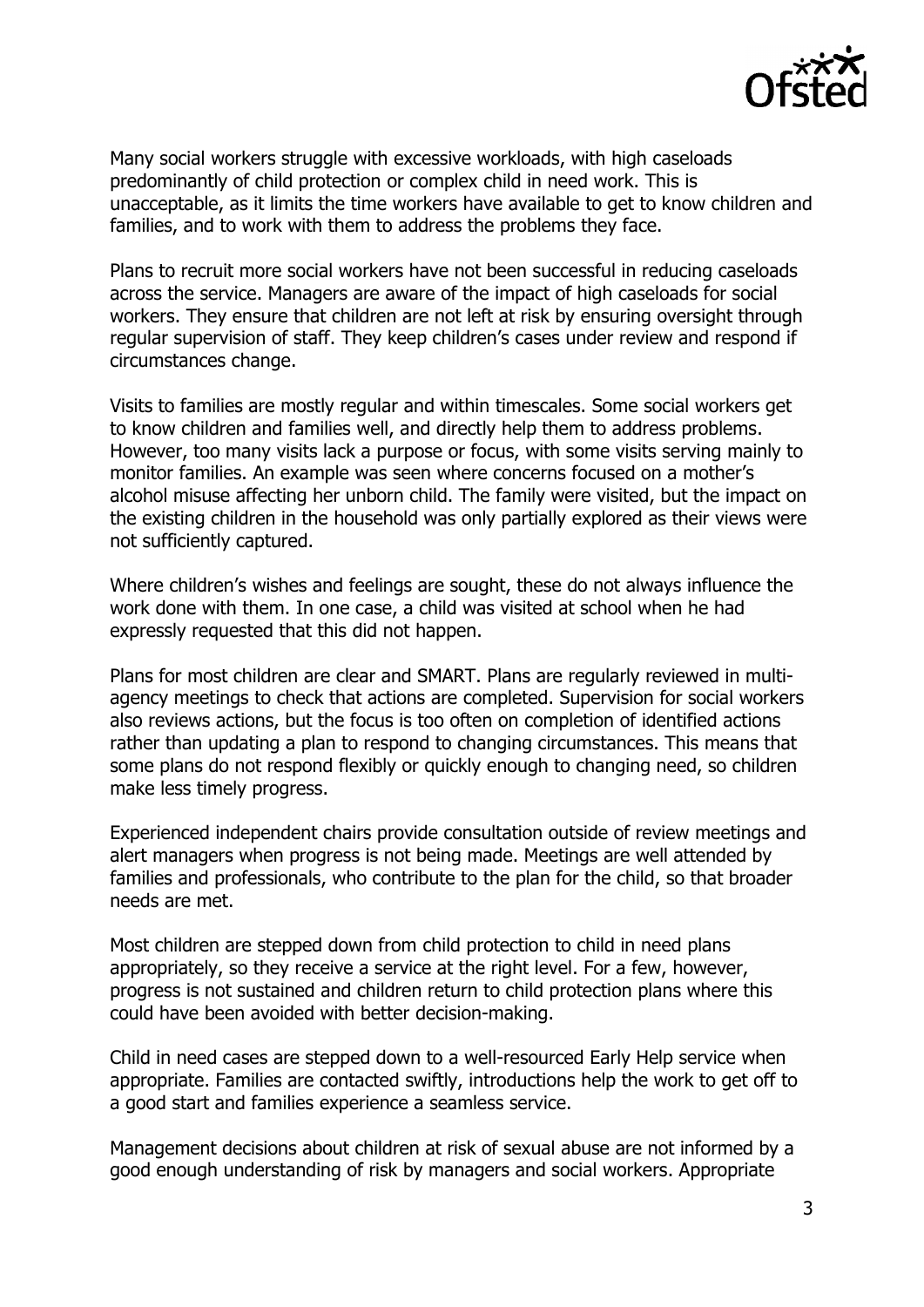

assessments or plans are not always made when children at risk go to live with extended family members, or when children themselves may present a risk to others.

Children who need the protection of a legal framework are tracked effectively by service managers who ensure that referrals are made and timely support is provided. Managers are aware where delays occur, and they act to address them. Risk is reduced enough for some children in pre-proceedings to be able to exit the process.

Young people at risk of entering care are well supported by workers in Adolescent teams, who build effective relationships with them and their families, and who access a range of resources to help. This work is characterised by persistence, good partnership working and an effective problem-solving approach. Caseloads in these teams are much lower than in other services.

Children and young people at risk of extra-familial exploitation benefit from support from specialist adolescent workers, a joined-up approach with partner agencies, and effective strategic oversight. Services in this area have helped to reduce incidents of gang-related violence.

Disabled children are supported well by workers who take timely action to ensure that they are safe and their families helped. For some children, this is by taking timely court action, for others by supporting the family to make changes. The child is held at the centre of the work. Workers have skilled communication techniques and are able to present the child's voice clearly to inform decisions.

Overall, parents are treated fairly and are helped to make progress. However, some families experience work at the first point of contact, and some social workers as blaming. Their view was that this set intervention off on the wrong foot. This may make it more difficult to engage families in work to bring about change. Parents felt that some workers in 'front door' teams do not have time to understand their children, and do not accurately represent their views. Better relationship-based work takes place in Family Safeguarding and Children with Disability teams, where workers engage families effectively and build trusting relationships.

Staff are well supported by a stable and experienced management group whose members are available to their workers and who provide regular supervision. However, frontline managers are responsible for too many children, which leaves them too little time to provide reflective supervision which considers what life is like for the child, or to think through with workers what might make a difference, especially in complex cases. Supervision is overly task- and process-focused. This can avoid delay, but means that plans do not reflect children's changing needs or different approaches are not tried, so that the help given to families is less effective.

Management decision-making is inconsistent in too many children's cases. Decisions are sometimes changed without a clear rationale being recorded. Decision-making can be incident-reactive rather than based on reflective consideration of risk factors.